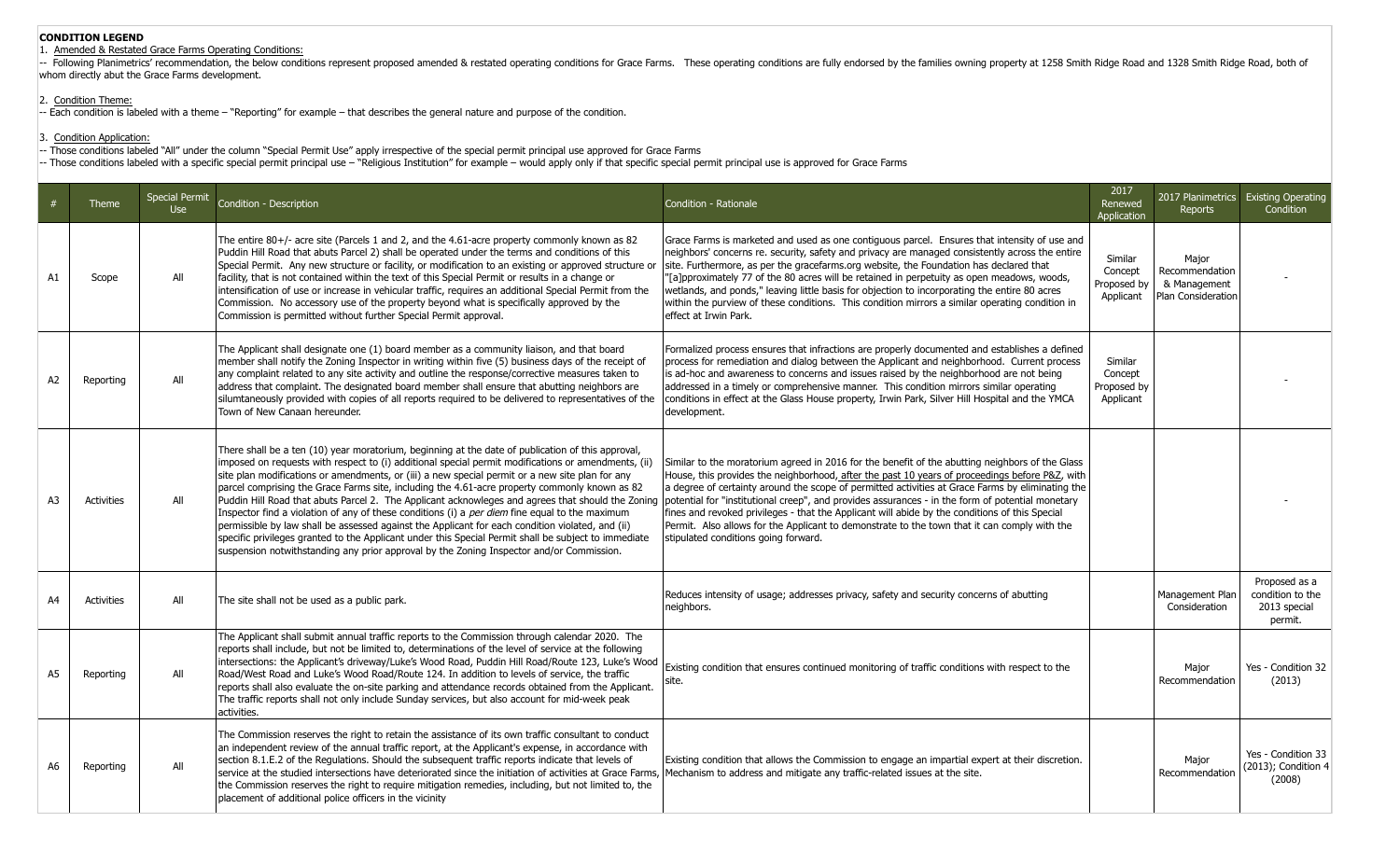|     | <b>Theme</b>       | <b>Special Permit</b><br><b>Use</b> | Condition - Description                                                                                                                                                                                                                                                                                                                                                                                                                                                                                                                                                                                                                                                                                                                                                                                                                                                                                                                                                                                                      | Condition - Rationale                                                                                                                                                                                                                                                                                                                                                                                                 | 2017<br>Renewed<br>Application                 | <b>Reports</b>                   | 2017 Planimetrics Existing Operating<br>Condition |
|-----|--------------------|-------------------------------------|------------------------------------------------------------------------------------------------------------------------------------------------------------------------------------------------------------------------------------------------------------------------------------------------------------------------------------------------------------------------------------------------------------------------------------------------------------------------------------------------------------------------------------------------------------------------------------------------------------------------------------------------------------------------------------------------------------------------------------------------------------------------------------------------------------------------------------------------------------------------------------------------------------------------------------------------------------------------------------------------------------------------------|-----------------------------------------------------------------------------------------------------------------------------------------------------------------------------------------------------------------------------------------------------------------------------------------------------------------------------------------------------------------------------------------------------------------------|------------------------------------------------|----------------------------------|---------------------------------------------------|
| A7  | Reporting          | All                                 | Bi-annually (Spring and Fall), the Applicant shall cause all elements of the storm water management<br>system identified by the Applicant in the two page memo "Storm water Facilities Maintenance Plan"<br>to be inspected by an independent technically qualified individual to validate compliance with such<br>maintenance plan; and the independent inspector shall submit a report of such findings and<br>recommendations to the Applicant with a copy to the Planning and Zoning Department. To assure<br>proper functioning of the storm water system, any and all issues identified in the report shall be<br>repaired/corrected within 30 days of notice to the Applicant.                                                                                                                                                                                                                                                                                                                                        | Existing condition that allows for monitoring and correction of storm water-related issues at<br>site.                                                                                                                                                                                                                                                                                                                |                                                |                                  | Yes - Condition 24<br>(2013)                      |
| A8  | Reporting          | All                                 | The Applicant shall submit on an annual basis to the Commission an emergency action plan and a<br>security site assessment report with respect to Grace Farms. Such reports shall be commissioned by<br>a nationally recognized, ASIS International accredited, security services firm and shall be delivered<br>to the abutting neighbors simultaneous with their delivery to the Commission. Within 90 days of<br>receipt of the report, the Applicant shall address any deficiencies identified in the report or explain<br>its alternative plans to the Commission and the abutting neighbors in writing. The New Canaan<br>Police Chief will review and approve the Applicant's annual emergency action plan.                                                                                                                                                                                                                                                                                                           | Ensures that the Applicant's emergency and security procedures at Grace Farms are<br>comprehensive and in-line with current best practices. Also ensures complete transparency<br>regarding security & safety incidents and concerns. This condition will also allow the<br>Commission to adjust or correct any security & safety issues directly with the Applicant.                                                 |                                                | Major<br>Recommendation          |                                                   |
| A9  | Enforcement        | All                                 | The Chairman of the Commission shall appoint a Special Zoning Inspector to serve as the Zoning<br>Inspector for all purposes of this Special Permit during the moratorium period set forth in Condition<br>A3. The Special Zoning Inspector shall be certified as a CZEO by CAZEO and shall responsible for (i)<br> managing the Applicant's compliance with the conditions of this Special Permit, (ii) coordinating with  Enforcement of the 2013 special permit conditions has been inconsistent and has exacerbated a<br>the Applicant's community liaison referenced in Condition 2 and abutting property owners to Grace<br>Farms, and (iii) reviewing and approving any proposed programming events at Grace Farms. The<br>Special Zoning Inspector shall report to the Chairman of the Commission and shall issue an annual<br>compliance report. The Applicant shall contribute up to \$50,000 per year toward the cost of the<br>Special Zoning Inspector during the moratorium period referenced in Condition A3. | situation of non-compliance. A dedicated institutional use enforcement officer would be<br>prudent for New Canaan                                                                                                                                                                                                                                                                                                     |                                                |                                  |                                                   |
| A10 | Enforcement        | All                                 | The Commission reserves the right to conduct periodic reviews, both on-site and off-site, to<br>determine compliance with the terms and conditions of this approval, and to amend or revoke said<br>approval, including, without limitation, suspending specific privileges granted to the Applicant under<br>this Special Permit (for example, the ability to hold programming events at Grace Farms) for failing<br>to comply with one or more of the terms and conditions of this approval. Any abutting property<br>owner to the Applicant shall be deemed a third party beneficiary of the terms and conditions of this<br>approval for all purposes. The Applicant shall be responsible for any costs and reasonable attorney's<br>fees associated with enforcing the terms and conditions of this approval.                                                                                                                                                                                                           | Pro-active review and enforcement of zoning rules coupled with impactful penalties if violations<br>are found, will help establish a culture of compliance at the Applicant. Revoking programming<br>privileges (as opposed to simply levying monetary fines) should help drive compliance with<br>zoning regulations. This condition mirrors a similar operating condition in effect at the Glass<br>House property. |                                                | Major<br>Recommendation          |                                                   |
| A11 | Scope              | All                                 | The granting of this Special Permit does not obviate the Applicant's obligation to obey all federal,<br>state and local laws, or to obtain any required federal, state and local permits.                                                                                                                                                                                                                                                                                                                                                                                                                                                                                                                                                                                                                                                                                                                                                                                                                                    | Existing condition that helps drive a culture of compliance at the Applicant.                                                                                                                                                                                                                                                                                                                                         |                                                |                                  | Yes - Condition 14<br>(2013)                      |
| A12 | Operating<br>Hours | All                                 | Grace Farms may be open no more than six days a week and shall be closed on all Federal and<br>Connecticut holidays. Grace Farms shall be open between the hours of 10:00 A.M. and 6:00 P.M. If<br>the principal use is club or philanthropic, (i) the site may be open until 8:00 P.M. one extended<br>evening per week, except on Saturday or Sunday, and (ii) once per month, in connection with a<br>special programmatic event, the weekday extended evening close hour may be further extended<br>from 8:00 P.M. until 10:00 P.M. If the principal use is Grace Community Church (religious<br>institution), the site may be open on commonly recognized Christian holidays for religious<br>observances.                                                                                                                                                                                                                                                                                                              | Condition serves to mitigate intensity of use; and address neighborhood concerns about<br>security, safety and privacy. This condition mirrors a similar operating condition in effect at the<br>Glass House property.                                                                                                                                                                                                | Similar<br>Concept<br>Proposed by<br>Applicant | Management Plan<br>Consideration |                                                   |
| A13 | Activities         | All                                 | There shall be no public advertising, marketing or promotion of the Commons kitchen facilities. The<br>Commons kitchen facilities shall be operated only as an incidental amenity for programmatic events<br>conducted under the principal use designation. The Commons kitchen facilities shall be subject to<br>all relevant health codes and inspections and shall be operated in accordance with all applicable<br>Connecticut and New Canaan registration and licensing requirements. No alcoholic beverages shall<br>be served at the Commons. All alcohol will be served at only at designated special events and will<br>have the proper permitting as required by the State of Connecticut and local laws.                                                                                                                                                                                                                                                                                                          | In conjunction with the public park condition, this mitigates intensity of use by limiting<br>operation of the Commons kitchen for only programming events; Grace Farms would no longer<br>be engaged in commercial retail activities or serve as a destination location for the general<br>public.                                                                                                                   | Similar<br>Concept<br>Proposed by<br>Applicant | Management Plan<br>Consideration |                                                   |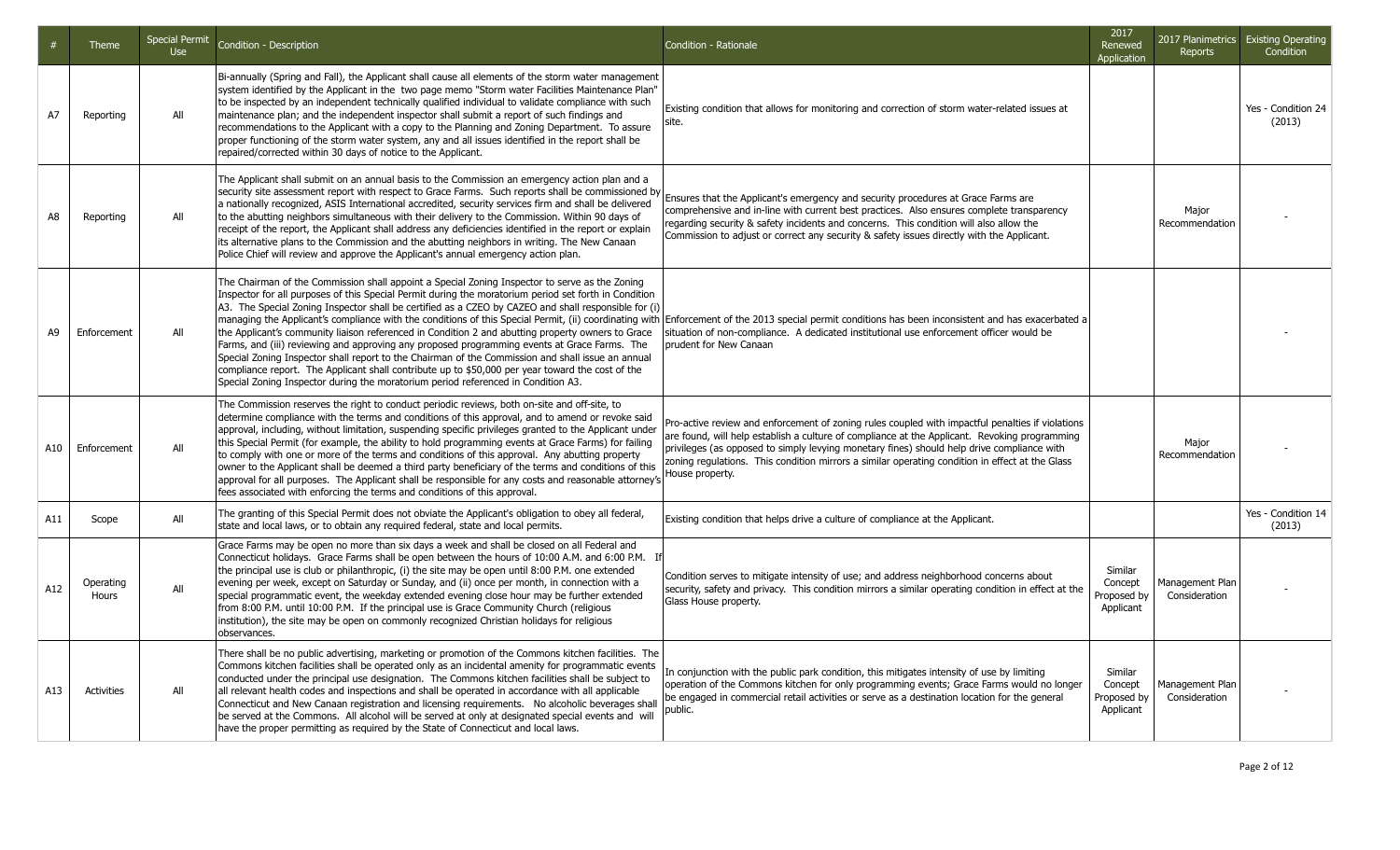|     | Theme                                          | Special Permit<br><b>Use</b> | Condition - Description                                                                                                                                                                                                                                                                                                                                                                                                                                                                                                                                     | Condition - Rationale                                                                                                                                                                                                                                                                                                                                                                                                                                                                                                                                                                                                                                                                                                                                                                                                                                                         | 2017<br>Renewed<br>Application | Reports                          | 2017 Planimetrics Existing Operating<br>Condition        |
|-----|------------------------------------------------|------------------------------|-------------------------------------------------------------------------------------------------------------------------------------------------------------------------------------------------------------------------------------------------------------------------------------------------------------------------------------------------------------------------------------------------------------------------------------------------------------------------------------------------------------------------------------------------------------|-------------------------------------------------------------------------------------------------------------------------------------------------------------------------------------------------------------------------------------------------------------------------------------------------------------------------------------------------------------------------------------------------------------------------------------------------------------------------------------------------------------------------------------------------------------------------------------------------------------------------------------------------------------------------------------------------------------------------------------------------------------------------------------------------------------------------------------------------------------------------------|--------------------------------|----------------------------------|----------------------------------------------------------|
| A14 | <b>Activities</b>                              | All                          | The Applicant must obtain all necessary permits for any programming events at the site from the<br>Building Department, Health Department, Police Department and Fire Marshall. Any required<br>support services provided by the Town of New Canaan for any programming event shall be at the<br>Applicant's expense. No events shall be held at Grace Farms by or for the benefit of or in<br>conjunction with (i) any "for profit" organization or (ii) any "not-for-profit" organization except<br>pursuant to the Applicant's designated principal use. | Other institutions within town pull the appropriate permits when hosting programming events -<br>e.g. St. Mark's Episcopal Church's annual May Fair. This ensures that the town has adequate<br>health & safety coverage at the programming event should the need arise, and allows for the<br>town to flex its municipal resources in a responsible and timely manner to meet the<br>community's needs as they may arise.  This condition mirrors a similar operating condition in<br>effect at the Glass House property.                                                                                                                                                                                                                                                                                                                                                    |                                |                                  |                                                          |
| A15 | <b>Activities</b>                              | All                          | The property shall not be used as a school as defined in the Regulations.                                                                                                                                                                                                                                                                                                                                                                                                                                                                                   | Existing condition that mitigates intensity of use.                                                                                                                                                                                                                                                                                                                                                                                                                                                                                                                                                                                                                                                                                                                                                                                                                           |                                |                                  | Yes - Condition 10<br>(2013); Condition 4<br>(2007)      |
| A16 | <b>Activities</b>                              | All                          | There shall be no renting or use of any portion of the property, including any building or athletic<br>field, to (i) outside commercial or "for-profit" organizations, or (ii) "not-for-profit" organizations<br>except pursuant to the Applicant's designated principal use.                                                                                                                                                                                                                                                                               | This condition has been modified from the existing condition to dovetail with the principal use<br>of the site. The existing condition reads - "There shall be no renting or use of any portion of<br>the property including any building or the athletic field to outside commercial or for-profit<br>organizations, or to non-profit organizations unaffiliated with Grace Community Church". If the<br>Applicant now elects philanthropic or eleesymonary as its principal use, then based upon their<br>developed space grant program, the Applicant can permit a space grant holder to use the site.                                                                                                                                                                                                                                                                     |                                |                                  | Yes - Condition 11<br>(2013); Conditions<br>3 & 5 (2007) |
| A17 | <b>Activities</b>                              | All                          | No commercial activities of any nature, including, but not limited to, the sales of souvenirs,<br>merchandise and food, shall be permitted on the site.                                                                                                                                                                                                                                                                                                                                                                                                     | This condition mirrors a similar operating condition in effect at the Glass House property.                                                                                                                                                                                                                                                                                                                                                                                                                                                                                                                                                                                                                                                                                                                                                                                   |                                | Management Plan<br>Consideration |                                                          |
| A18 | <b>Activities</b>                              | All                          | The gymnasium and athletic field shall be incidental and accessory to individuals and activities<br>related to the Applicant's designated principal use, and shall not be rented or used by outside<br>organizations. There shall be only one athletic field permitted on the property.                                                                                                                                                                                                                                                                     | This condition serves to mitigate intensity of use and has been modified from the existing<br>condition to dovetail with the principal use of the site. The existing condition reads - "The<br>proposed gymnasium and athletic field shall be incidental and accessory to individuals and<br>activities related to the Applicant and shall not be rented or used by outside organizations<br>without the approval of the Commission." Given the Applicant's history of allowing outside<br>organizations to use its gymnasium and athletic field without seeking Commission approval,<br>that exception mechanism has been removed.                                                                                                                                                                                                                                           |                                | Management Plan<br>Consideration | Yes - Condition 13<br>(2013); Condition 5<br>(2007)      |
| A19 | Environmental<br>and<br>Landscaping<br>Matters | All                          | The Applicant shall take all necessary steps to control storm water discharges to prevent erosion and $ \rm_{Existing}$ condition that addresses environmental matters.<br>sedimentation, and to otherwise prevent pollution of wetlands and watercourses.                                                                                                                                                                                                                                                                                                  |                                                                                                                                                                                                                                                                                                                                                                                                                                                                                                                                                                                                                                                                                                                                                                                                                                                                               |                                |                                  | Yes - Condition 23<br>(2013); Condition 8<br>(2007)      |
| A20 | Environmental<br>and<br>Landscaping<br>Matters | All                          | The Applicant shall comply with all terms and conditions of the Long Term Stewardship Plan<br>approved by the Inland Wetlands Agent.                                                                                                                                                                                                                                                                                                                                                                                                                        | Existing condition that addresses environmental matters.                                                                                                                                                                                                                                                                                                                                                                                                                                                                                                                                                                                                                                                                                                                                                                                                                      |                                |                                  | Yes - Condition 26<br>(2013); Condition 9<br>(2007)      |
| A21 | Environmental<br>and<br>Landscaping<br>Matters | All                          | The Applicant shall submit a landscape maintenance agreement, approved by the Zoning Inspector,<br>to be recorded on the Land Records for all required plantings and screening installed at Grace Farms<br>as a condition to the approval of the 2013 Special Permit and required to be installed for the benefit<br>of the Smith Ridge neighbors as a condition of this approval. Any dead and dying plants shall be<br>replaced within three (3) months by the Applicant.                                                                                 | Mitigates abutting neighbors' concerns re. lighting, security and privacy. Expands on existing<br>Conditions 5, 6 & 28                                                                                                                                                                                                                                                                                                                                                                                                                                                                                                                                                                                                                                                                                                                                                        |                                |                                  | Yes - Conditions 5,<br>6 & 28 (2013)                     |
| A22 | Environmental<br>and<br>Landscaping<br>Matters | All                          | The Applicant shall preserve as dedicated open space (i) a 4-acre area on the easterly side of Parcel<br>1, as delineated on Exhibit 1 of the May 2008 approval and (ii) the entire Parcel 2.                                                                                                                                                                                                                                                                                                                                                               | In 2008, the Applicant agreed to the following an open space requirement -- "The Church will<br>preserve as open space an area on the easterly side of the Church parcel as delineated on<br>Exhibit I hereto which will be an additional condition of this Amendment to Special Permit." In<br>its marketing and promotional materials, the Applicant touts that it has preserved 77 of the 80<br>acres comprising Grace Farms as open space for the benefit of the community. A formal open<br>space dedication by the Applicant with respect to Parcel 2 would help the town to meet its<br>statutory open space preservation obligation under Connecticut public law (incorporated by<br>reference in New Canaan's POCD), and is necessary to mitigate the intensity of usage of the<br>property and address neighbors' concerns regarding continued institutional creep. |                                |                                  | Yes - Condition 43<br>(2013); Condition<br>10 (2008)     |
| A23 | Parking<br>Matters                             | All                          | Any proposed (i) increase to the number of parking spaces, (ii) expansion of paved surfaces, and/or<br>(iii) change in parking lot configuration as indicated on the Overall Site Development Plan (C-100),<br>requires an amendment to the Site Plan and Special Permit applications.                                                                                                                                                                                                                                                                      | Existing condition. Mitigates intensity of use and abutting neighbors' concerns re. traffic and<br>noise. Parking is one of the ways that the Commission can enforce and manage activity levels<br>at the site.                                                                                                                                                                                                                                                                                                                                                                                                                                                                                                                                                                                                                                                               |                                | Major<br>Recommendation          | Yes - Condition 29<br>(2013)                             |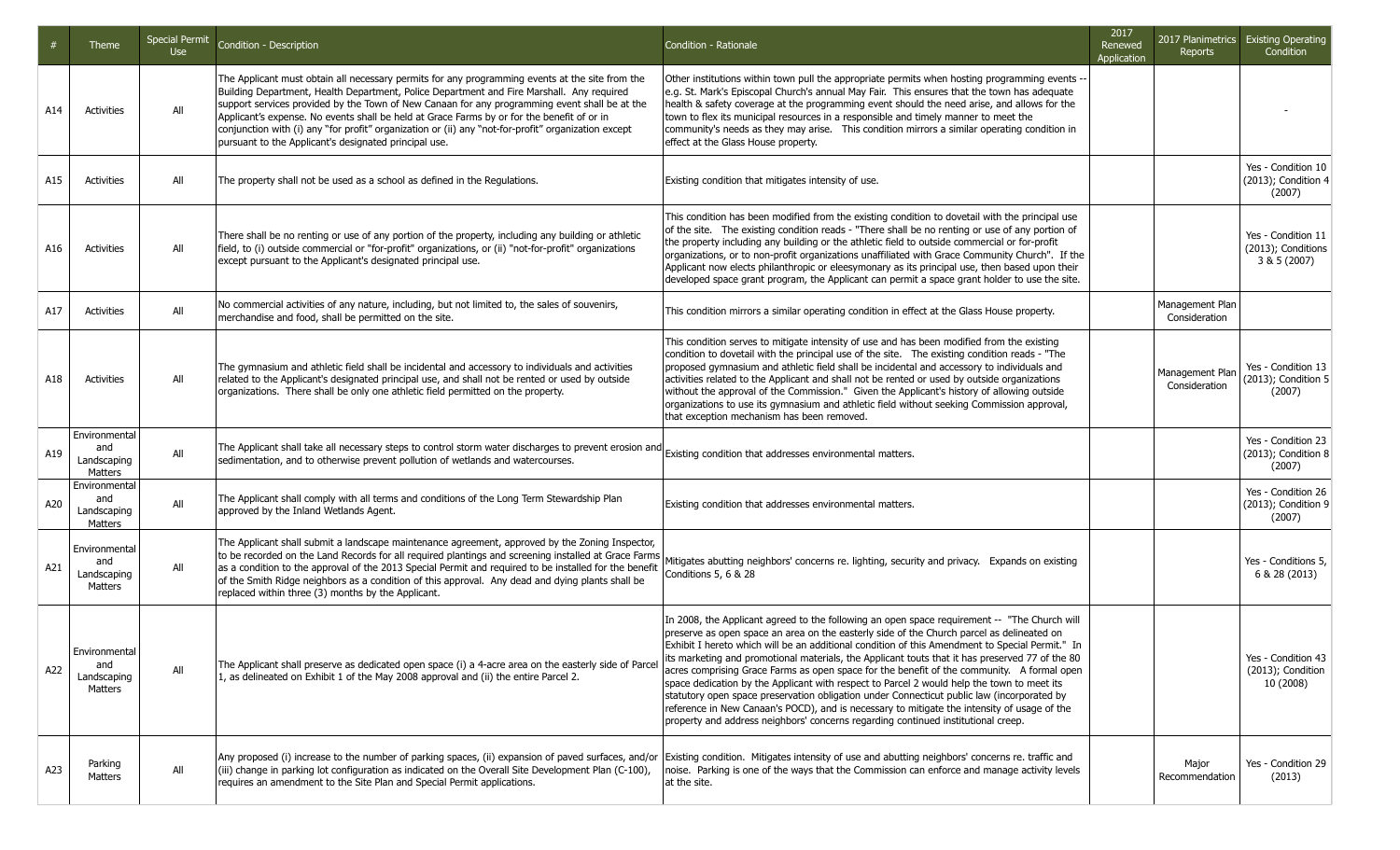|     | Theme                               | <b>Special Permit</b><br><b>Use</b> | Condition - Description                                                                                                                                                                                                                                                                                                                                                                                                                                                                                                                                                                                                                                                                                                                                                                                                                                                                                                                  | Condition - Rationale                                                                                                                                                                                                                                                                                                                                        | 2017<br>Renewed<br><b>Application</b>                                                       | 2017 Planimetrics<br><b>Reports</b> | <b>Existing Operating</b><br>Condition              |
|-----|-------------------------------------|-------------------------------------|------------------------------------------------------------------------------------------------------------------------------------------------------------------------------------------------------------------------------------------------------------------------------------------------------------------------------------------------------------------------------------------------------------------------------------------------------------------------------------------------------------------------------------------------------------------------------------------------------------------------------------------------------------------------------------------------------------------------------------------------------------------------------------------------------------------------------------------------------------------------------------------------------------------------------------------|--------------------------------------------------------------------------------------------------------------------------------------------------------------------------------------------------------------------------------------------------------------------------------------------------------------------------------------------------------------|---------------------------------------------------------------------------------------------|-------------------------------------|-----------------------------------------------------|
| A24 | Parking<br>Matters                  | All                                 | At no time shall there be parking at any residential property (including the 4.61-acre property<br>commonly known as 82 Puddin Hill Road that abuts Parcel 2), along any Street (as defined in the<br>Requlations) or roadway in the State of New York, or on the field grounds of Grace Farms, for any<br>event or activity taking place at Grace Farms. Any overflow parking that may be necessary for any<br>programmatic event shall be approved in advance by the Zoning Inspector with arrangements made<br>at the Applicant's expense to shuttle guests to and from Grace Farms and the approved overflow<br>parking location(s). All parking lots at Grace Farms shall be fully-screened and not visible from any<br>abutting property.                                                                                                                                                                                          | Mitigates intensity of use and abutting neighbors' concerns re. traffic, noise and privacy.<br>Expands on existing Condition 30. This condition mirrors a similar operating condition in effect<br>at the Glass House property and Irwin Park for the benefit of abutting neighbors.                                                                         |                                                                                             | Management Plan<br>Consideration    | Yes - Condition 30<br>(2013)                        |
| A25 | Lighting &<br>Sound Matters         | All                                 | There shall be no lighting of the athletic field.                                                                                                                                                                                                                                                                                                                                                                                                                                                                                                                                                                                                                                                                                                                                                                                                                                                                                        | Existing condition. Reduces light pollution, external noise issues and intensity of use.                                                                                                                                                                                                                                                                     |                                                                                             | Management Plan<br>Consideration    | Yes - Condition 34<br>(2013); Condition 7<br>(2007) |
| A26 | Lighting &<br>Sound Matters         | All                                 | All interior lighting in the River Building shall include motion sensors that shut off interior lighting<br>due to inactivity.                                                                                                                                                                                                                                                                                                                                                                                                                                                                                                                                                                                                                                                                                                                                                                                                           | Existing condition. Reduces light pollution.                                                                                                                                                                                                                                                                                                                 |                                                                                             | Management Plan<br>Consideration    | Yes - Condition 35<br>(2013)                        |
| A27 | Lighting &<br>Sound Matters         | All                                 | Exterior lighting including parking lighting, with the exception of indoor security lighting, shall be<br>turned off at the designated closing time of the facility.                                                                                                                                                                                                                                                                                                                                                                                                                                                                                                                                                                                                                                                                                                                                                                     | Light pollution continues to be a significant adverse impact to the abutting neighbors due to the<br>size, scale and predominantly glass architecture of the River Building complex. A requirement<br>that the parking lot lighting being turned off will serve to mitigate the lighting impact on<br>abutting properties. Expands on existing Condition 36. | Similar<br>Concept<br>Proposed by<br>Applicant                                              | Management Plan<br>Consideration    | Yes - Condition 36<br>(2013)                        |
| A28 | Lighting &<br>Sound Matters         | All                                 | All exterior lighting shall comply with sections $6.11.8.1$ , $6.11.8.2$ , $6.11.8.3$ , $6.11.8.7$ and $6.11.8.8$ or<br>as otherwise approved or referenced in this special permit. Shielding shall be added to all exterior<br>light fixtures.                                                                                                                                                                                                                                                                                                                                                                                                                                                                                                                                                                                                                                                                                          | Existing condition. Downlight/uplight shielding reduces light pollution.                                                                                                                                                                                                                                                                                     | Similar<br>Concept<br>Proposed by<br>Applicant                                              | Management Plan<br>Consideration    | Yes - Condition 37<br>(2013)                        |
| A29 | Lighting &<br>Sound Matters         | All                                 | All exterior up lighting shall not exceed 20 watt, ceramic metal halide. In addition, all site lighting<br>shall comply with the Memorandum prepared by Buro Happold dated January 29, 2013.                                                                                                                                                                                                                                                                                                                                                                                                                                                                                                                                                                                                                                                                                                                                             | Existing condition. Reduces light pollution.                                                                                                                                                                                                                                                                                                                 |                                                                                             | Management Plan<br>Consideration    | Yes - Condition 38<br>(2013)                        |
| A30 | Lighting &<br><b>Sound Matters</b>  | All                                 | Outdoor use of bullhorns, loudspeakers, or other noise amplifying devices is prohibited. This<br>condition applies to all property owned by Grace Farms Foundation or any affiliate.                                                                                                                                                                                                                                                                                                                                                                                                                                                                                                                                                                                                                                                                                                                                                     | Existing condition has been updated to include noise amplifying devices. This condition would<br>apply to all parcels comprising Grace Farms per proposed condition $#1$ . This condition mirrors<br>a similar operating condition in effect at Irwin Park.                                                                                                  |                                                                                             | Management Plan<br>Consideration    | Yes - Condition 39<br>(2013)                        |
| A31 | Lighting &<br>Sound Matters         | All                                 | Noise emission from Grace Farms, as measured at the site's property lines, shall not exceed 55 dBA.<br>Noise emitted by construction equipment while engaged in construction-related repairs or<br>maintenance activities, in emergencies, and warning signals from vehicles as may be required by<br>OSHA shall comply, as applicable, with Chapter 36A of the Town of New Canaan Code of Ordinances.<br>Except in the case of emergency repair work, no construction vehicles shall be allowed to enter<br>and/or operate at Grace Farms prior to 10:00 A.M. Noise generating construction activity, including,<br>but not limited to excavation, sawing, hammering, etc. shall occur only Monday thru Friday during<br>the hours of 10:00 A.M. and 4:00 P.M. During the moratorium period, the Applicant shall cover all<br>costs associated with equipping and training the Police Department to use sound monitoring<br>lequipment. | The Applicant continues to build on the site. This condition mirrors similar operating conditions<br>in effect at the Glass House property, Irwin Park, Silver Hill Hospital and the YMCA<br>development.                                                                                                                                                    | Similar<br>Concept<br>Proposed by<br>Applicant                                              | Management Plan<br>Consideration    |                                                     |
| A32 | Security &<br>Safety Matters        | All                                 | The existing fence line shall be maintained around the perimeter of the property to delineate the<br>Applicant's property from that of its abutting neighbors.                                                                                                                                                                                                                                                                                                                                                                                                                                                                                                                                                                                                                                                                                                                                                                           | Existing condition. Provides abutting neighbors with a physical barrier and a demarcation of<br>property lines; addresses neighbors' concerns re. security and privacy; reduces liability<br>exposure for both abutting neighbors and Applicant.                                                                                                             |                                                                                             |                                     | Yes - Condition 40<br>(2013)                        |
| A33 | Security &<br><b>Safety Matters</b> | All                                 | As agreed to by the Applicant and at their expense, police officers shall be stationed at the<br>Applicant's driveway/Luke's Wood Road intersection and the intersection of Route 123/Puddin Hill<br>Road during all programming events where more than 50 attendees are reasonably expected.                                                                                                                                                                                                                                                                                                                                                                                                                                                                                                                                                                                                                                            | Existing condition. Serves to address neighbors' security and traffic concerns re. large<br>programming events. This condition mirrors a similar operating condition in effect at Irwin<br>Park.                                                                                                                                                             | Applicant<br>proposes<br>substituting<br>state certified<br>flaggers for<br>police officers | Management Plan<br>Consideration    | Yes - Condition 31<br>(2013); Condition 2<br>(2007) |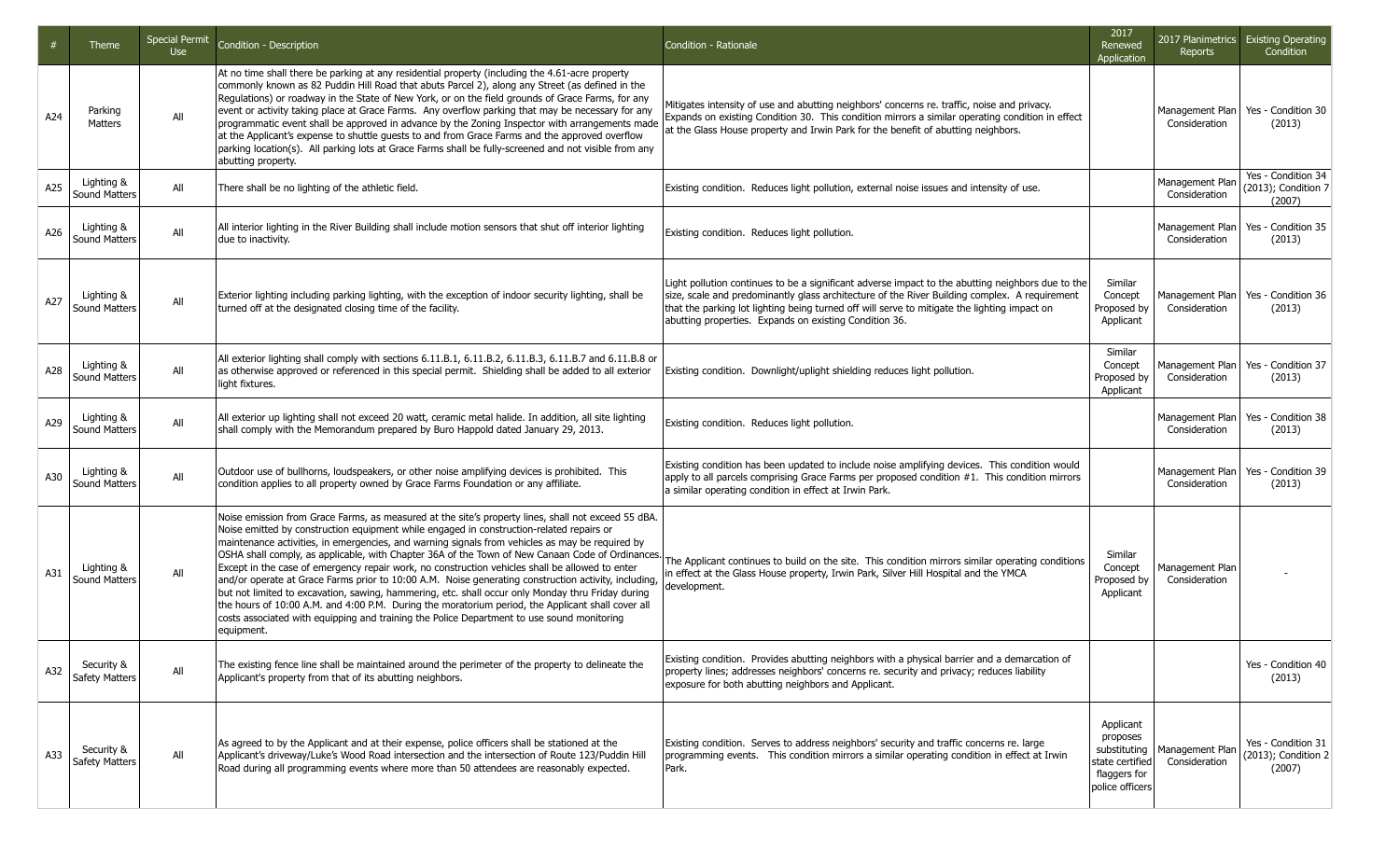|     | Theme                                 | <b>Special Permit</b><br><b>Use</b> | Condition - Description                                                                                                                                                                                                                                                                                                                                                                                                                                                                                                                                                                                                                                                                                                                                                                                                                                                                                                                                                                                                                                                                                     | Condition - Rationale                                                                                                                                                                                                                                                                                                                                                                                                                                                                                                                                                                                                                                                                                                                    | 2017<br>Renewed<br>Application                 | Reports                          | 2017 Planimetrics Existing Operating<br>Condition        |
|-----|---------------------------------------|-------------------------------------|-------------------------------------------------------------------------------------------------------------------------------------------------------------------------------------------------------------------------------------------------------------------------------------------------------------------------------------------------------------------------------------------------------------------------------------------------------------------------------------------------------------------------------------------------------------------------------------------------------------------------------------------------------------------------------------------------------------------------------------------------------------------------------------------------------------------------------------------------------------------------------------------------------------------------------------------------------------------------------------------------------------------------------------------------------------------------------------------------------------|------------------------------------------------------------------------------------------------------------------------------------------------------------------------------------------------------------------------------------------------------------------------------------------------------------------------------------------------------------------------------------------------------------------------------------------------------------------------------------------------------------------------------------------------------------------------------------------------------------------------------------------------------------------------------------------------------------------------------------------|------------------------------------------------|----------------------------------|----------------------------------------------------------|
| A34 | Security &<br>Safety Matters          | All                                 | Dedicated onsite security services shall be maintained during Grace Farms' operating hours, at the<br>Applicant's expense. The Applicant shall establish policies and protocols to ensure that any firearms<br>or munitions at Grace Farms are solely possessed by those possessing a proper license. Breaches of<br>security by visitors shall be promptly reported to the appropriate law enforcement authorities and to<br>the Zoning Inspector.                                                                                                                                                                                                                                                                                                                                                                                                                                                                                                                                                                                                                                                         | Since at least 2015, the Applicant has contracted with Securitas to provide security services at<br>the site. To date, the Applicant's security focus has been on its real property improvements and<br>not that of abutting neighbors. Serves to address abutting neighbors' security and safety<br>concerns.                                                                                                                                                                                                                                                                                                                                                                                                                           | Similar<br>Concept<br>Proposed by<br>Applicant |                                  |                                                          |
| A35 | Security &<br>Safety Matters          | All                                 | No walking paths shall be established within 250 feet of the property line of any abutting Smith<br>Ridge Road property (the "Buffer Zone"). The Buffer Zone shall be reduced to 180 feet in the area<br>immediately surrounding the existing southernmost parking lot. No activities shall take place within<br>the Buffer Zone. All persons using the walking paths shall be directed via prominently located and<br>dedicated signage in the relevant areas to remain on the mowed paths and to respect the privacy of<br>abutting neighbors. Per the landscape maintenance agreement referenced in Condition A21,<br>suitable plantings and a native fieldstone stone wall with a height of at least three (3) feet or<br>paddock fencing that matches the existing paddock fencing shall be installed by the Applicant along<br>the inside edge of the Buffer Zone to reinforce, visually, the requirement that visitors remain on the<br>mowed paths. No walking paths shall be paved. Use of the walking paths are allowed only for<br>guests at the facility who are attending a programming event. | Mitigates intensity of use of the site and addresses neighborhood concerns re. security and<br>privacy. A hardscaping/fencing element is necessary to clearly delineate the buffer zone and<br>serve as a visual marker for facilities personnel when monitoring visitors and allowing them<br>time to re-direct anyone who may have strayed into the buffer zone to come back to the<br>walking trail. Paved walking trails are an attraction and would draw increased foot traffic and<br>more encroachments on the neighbors. Dedicated signage directing visitors to remain on paths<br>and to respect neighbors' privacy important given several incidents that already have occurred<br>with visitors on/around the paths & ponds. | Similar<br>Concept<br>Proposed by<br>Applicant | Management Plan<br>Consideration | Proposed as a<br>condition to the<br>2013 special permit |
| A36 | Security &<br>Safety Matters          | All                                 | Visitors shall be prohibited from bringing alcohol, recreational drugs or any controlled substances to<br>Grace Farms without a valid prescription. Any visitor who is or appears intoxicated or under the<br>influence of drugs/alcohol shall be prohibited entry or, if discovered thereafter, promptly escorted off Serves to address neighbors' security and safety concerns. This condition outlines the<br>the property by the Applicant's security staff and reported to the appropriate law enforcement<br>authorities. Any visitor engaging in lewd and lascivious conduct or acts of indecency shall be<br>escorted off the property promptly by the Applicant's security staff and reported to the appropriate<br>law enforcement authorities.                                                                                                                                                                                                                                                                                                                                                   | requirements for proper reporting and the procedure in case incidents arise due to illegal<br>behavior/activity.                                                                                                                                                                                                                                                                                                                                                                                                                                                                                                                                                                                                                         |                                                |                                  |                                                          |
| A37 | Security &<br>Safety Matters          | All                                 | The Applicant shall conduct periodic security patrols by uniformed security staff during Grace Farms'<br>operating hours. Such patrols would include periodic visual inspections each day of the entire<br>perimeter of the property and a security log shall be maintained and available to the Commission<br>and Police Department for inspection and used for the semi-annual review of security procedures                                                                                                                                                                                                                                                                                                                                                                                                                                                                                                                                                                                                                                                                                              | Since at least 2015, the Applicant has contracted with Securitas to provide security services at<br>the site. To date, the Applicant's security focus has been on its real property improvements and<br>not that of abutting neighbors. Serves to address abutting neighbors' security concerns.                                                                                                                                                                                                                                                                                                                                                                                                                                         | Similar<br>Concept<br>Proposed by<br>Applicant |                                  |                                                          |
| A38 | Security &<br>Safety Matters          | All                                 | The Applicant shall conduct at the time of hire/engagement and thereafter, on a periodic basis,<br>security background checks and drug testing for all personnel working at Grace Farms (including<br>contractors and subcontractors) and have such documentation available for inspection by law<br>enforcement authorities upon request. Compliance with ths policy shall be evaluated and addressed<br>in the compliance report referenced in Condition A9.                                                                                                                                                                                                                                                                                                                                                                                                                                                                                                                                                                                                                                              | Serves to address neighbors' security and safety concerns.                                                                                                                                                                                                                                                                                                                                                                                                                                                                                                                                                                                                                                                                               |                                                |                                  |                                                          |
| A39 | Security &<br>Safety Matters          | All                                 | Campfires, pyrotechnic displays or the use of incendiary devices of any kind is prohibited.                                                                                                                                                                                                                                                                                                                                                                                                                                                                                                                                                                                                                                                                                                                                                                                                                                                                                                                                                                                                                 | This condition eliminates risks and hazards at the property that could impact the personal<br>property and real property of abutting neighbors, and tax town resources should an incident<br>arise requiring intervention.                                                                                                                                                                                                                                                                                                                                                                                                                                                                                                               |                                                |                                  |                                                          |
| A40 | Miscellaneous<br><b>Usage Matters</b> | All                                 | "Catch and release" fishing shall be permitted solely in cattail pond by persons with valid fishing<br>licenses, and the property shall be accessible to Connecticut DEEP enforcement officers for purposes This condition tracks Connecticut DEEP licensure requirements.<br>lof licensure validation.                                                                                                                                                                                                                                                                                                                                                                                                                                                                                                                                                                                                                                                                                                                                                                                                     |                                                                                                                                                                                                                                                                                                                                                                                                                                                                                                                                                                                                                                                                                                                                          |                                                |                                  |                                                          |
| A41 | Miscellaneous<br><b>Usage Matters</b> | ail                                 | Hunting (other than nuisance animal control), discharging of firearms, training of dogs, or use of<br>recreational ATVs, snowmobiles or similar vehicles at Grace Farms other than in connection with<br>security patrols per Condition 37 (above) is prohibited.                                                                                                                                                                                                                                                                                                                                                                                                                                                                                                                                                                                                                                                                                                                                                                                                                                           | Previously the property had been used as a training area for field dogs and in the winter as a<br>snowmobile course.                                                                                                                                                                                                                                                                                                                                                                                                                                                                                                                                                                                                                     |                                                |                                  | Proposed as a<br>condition to the<br>2013 special permit |
| A42 | Miscellaneous<br><b>Usage Matters</b> | All                                 | Use of power generation equipment at Grace Farms shall be limited to emergency use and such<br>minimal use as required to test normal operation and maintenance of power generation equipment.<br>No power generation equipment shall be sited in the Buffer Zone referenced in Condition A35.                                                                                                                                                                                                                                                                                                                                                                                                                                                                                                                                                                                                                                                                                                                                                                                                              | Reduces noise pollution and diesel emissions, and ensures that any power generation<br>equipment at the property is used only for emergency purposes. During the 2016 winter<br>carnival, the Applicant installed a generator to keep the outdoor skating rink cold. This<br>generator ran continuously as the weather conditions were not cold enough to maintain the rink<br>naturally.                                                                                                                                                                                                                                                                                                                                                |                                                |                                  |                                                          |
| A43 | Miscellaneous<br>Usage Matters        | All                                 | Overnight camping is prohibited. Travel trailers, camper trailers and caravans are prohibited.                                                                                                                                                                                                                                                                                                                                                                                                                                                                                                                                                                                                                                                                                                                                                                                                                                                                                                                                                                                                              | Addresses intensity of use and security, privacy and safety concerns of neighbors, especially<br>during evening hours                                                                                                                                                                                                                                                                                                                                                                                                                                                                                                                                                                                                                    |                                                |                                  |                                                          |
| A44 | Miscellaneous<br><b>Usage Matters</b> | All                                 | Temporary structures such as tents, marquees, canopies or pavilions are prohibited.                                                                                                                                                                                                                                                                                                                                                                                                                                                                                                                                                                                                                                                                                                                                                                                                                                                                                                                                                                                                                         | Addresses intensity of use and ensures that the size and scale of programming events is linked<br>to existing occupancy limits of the River building complex.                                                                                                                                                                                                                                                                                                                                                                                                                                                                                                                                                                            |                                                |                                  |                                                          |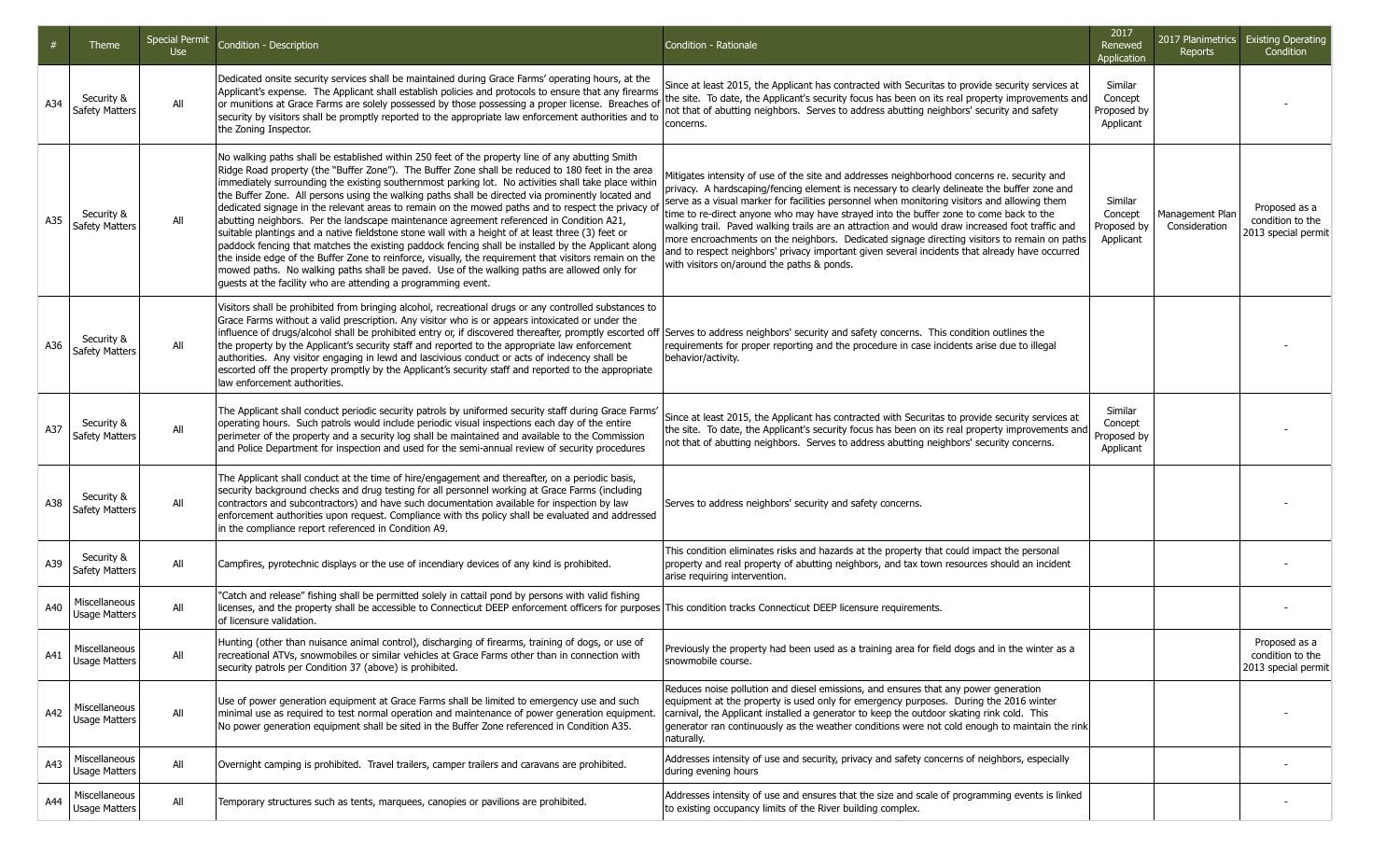|     | Theme                                           | <b>Special Permit</b><br><b>Use</b> | Condition - Description                                                                                                                                                                                                                                                                                                                                                                                                                                                                                                                                                                                                                                                                                                                                                | Condition - Rationale                                                                                                                                                                                                                                                                                                                                                                                                                                                                                                                                                                                                                                            | 2017<br>Renewed<br>Application | Reports                          | 2017 Planimetrics Existing Operating<br>Condition |
|-----|-------------------------------------------------|-------------------------------------|------------------------------------------------------------------------------------------------------------------------------------------------------------------------------------------------------------------------------------------------------------------------------------------------------------------------------------------------------------------------------------------------------------------------------------------------------------------------------------------------------------------------------------------------------------------------------------------------------------------------------------------------------------------------------------------------------------------------------------------------------------------------|------------------------------------------------------------------------------------------------------------------------------------------------------------------------------------------------------------------------------------------------------------------------------------------------------------------------------------------------------------------------------------------------------------------------------------------------------------------------------------------------------------------------------------------------------------------------------------------------------------------------------------------------------------------|--------------------------------|----------------------------------|---------------------------------------------------|
|     | Environmental<br>A45   & Landscaping<br>Matters | All                                 | Additional screening shall be installed for the Holme-Markatos residence - See Exhibit Y. As<br>permitted under Section 6.1-G-1 of the New Canaan Zoning Regulations, a performance bond shall<br>be provided to ensure the faithful performance of the landscaping work.                                                                                                                                                                                                                                                                                                                                                                                                                                                                                              | Condition addresses light and privacy concerns. Landscape mitigation strategy designed to<br>meaningfully screen the River building complex from abutting property and substantially<br>mitigate the existing light spill-over.                                                                                                                                                                                                                                                                                                                                                                                                                                  |                                | Management Plan<br>Consideration |                                                   |
|     | Environmental<br>A46   & Landscaping<br>Matters | All                                 | Additional screening shall be installed for the Buczkiewicz residence - See Exhibit Z. As permitted<br>under Section 6.1-G-1 of the New Canaan Zoning Regulations, a performance bond shall be provided meaningfully screen the River building complex, walking paths and footbridge from abutting<br>to ensure the faithful performance of the landscaping work.                                                                                                                                                                                                                                                                                                                                                                                                      | Condition addresses light and privacy concerns. Landscape mitigation strategy designed to<br>property and substantially mitigate the existing light spill-over.                                                                                                                                                                                                                                                                                                                                                                                                                                                                                                  |                                | Management Plan<br>Consideration |                                                   |
| A47 | Activities                                      | All                                 | Except as may be expressly permitted by these conditions, the use of the property for multi-<br>organizational conferences, as a conference center, or off-site location is prohibited.                                                                                                                                                                                                                                                                                                                                                                                                                                                                                                                                                                                | Existing Condition; Mitigates intensity of use                                                                                                                                                                                                                                                                                                                                                                                                                                                                                                                                                                                                                   |                                | Major<br>Recommendation          | Yes - Condition 12<br>(2013)                      |
| A48 | Enforcement                                     | All                                 | The Applicant shall have 60 days from the date of issuance of this Special Permit to bring all<br>deviations raised by the 2015 As-Built Site Plan -- for example, the footprint and building height of<br>the community garden shed, movie theater and the continued existence of a parking lot adjacent to<br>its gate house -- into compliance with the Overall Site Development Plan C-100 that formed part of<br>the 2013 Approval.                                                                                                                                                                                                                                                                                                                               | The 2015 As Built Survey reveals material deviations from the approved 2013 Overall Site<br>Development Plan, including, the approved Architectural Plans (A-101 to A-111 and A-200 to A-<br>254) dated September 24, 2012, and those deviations have a material adverse effect on<br>abutting property owners. The Applicant should be required to obtain a Certificate of<br>Correction from the Building Department.                                                                                                                                                                                                                                          |                                |                                  |                                                   |
| A49 | Activities                                      | All                                 | With the exception of designated and approved events compliant with the terms of this Approval,<br>the general public is not allowed access to Grace Farms. There shall be no general advertising or<br>search engine optimization for Grace Farms or its amenities as a gathering place or destination for<br>general visitation.                                                                                                                                                                                                                                                                                                                                                                                                                                     | This condition ensures that the general public is aware that the site is not promoted as a<br>destination location and the space is not open to the general public.                                                                                                                                                                                                                                                                                                                                                                                                                                                                                              |                                | Management Plan<br>Consideration |                                                   |
| A50 | Activities                                      | All                                 | Indemnity Agreement -- The Foundation agrees to indemnify and hold harmless the residents at<br>1258 Smith Ridge Road and 1328 Smith Ridge Road (collectively, the "Property") from and against<br>any and all loss, cost, damage, liability, claim, or expense, including, but not limited to, reasonable<br>attorneys' fees and court costs, arising out of the injury to or death of persons, or damage to or<br>destruction of property, in any manner caused by, resulting from, or connected with (i) a visitor to<br>Grace Farms trespassing on the Property or (ii) an activity taking place at Grace Farms.                                                                                                                                                   | This condition makes clear that should there be an incident affecting an abutting neighbor that<br>involves either a visitor to Grace Farms (e.g. a tresspasser) or an activity at Grace Farms (e.g.<br>faulty stormwater containment system), the Foundation will hold harmless the abutting<br>neighbors from any claims, liabilities, damages, etc. associated with that incident. It is not<br>reasonable for the abutting neighbors to bear solely the financial risks associated with this<br>abutting institutional use.                                                                                                                                  |                                |                                  |                                                   |
| A51 | Activities                                      | All                                 | Additional Insured Endorsement -- The residents at 1258 Smith Ridge Road and 1328 Smith Ridge<br>Road (collectively, the "Property") shall be included as an additional insured on the Applicant's<br>commercial general liability insurance policy (and any related excess liability policies), under a form<br>of additional insured endorsement providing the maximum protection to the residents of the<br>Property allowed by applicable law. All such policies will be endorsed to reflect thirty (30) days<br>notice of cancellation or modification to the residents of the Property. Each year, the Applicant shall<br>provide the residents of the Property with a certificate of insurance and policy endorsement from the<br>issuing insurance company(s). | The Foundation's insurance company should respond on a primary basis if there is an incident<br>involving a visitor to Grace Farms on an abutting neighbor's property (e.g. tresspasser that<br>commits burglary) or an activity at Grace Farms that directly impacts the abutting neighbor's<br>property (e.g. stormwater runoff surges into wetlands corridor). Should such a visitor/activity<br>incident occur, it is not reasonable for the abutting neighbors to bear solely the financial risks<br>associated with this institutional use. Those financial risks would include higher insurance<br>policy premiums and out-of-pocket deductible payments. |                                |                                  |                                                   |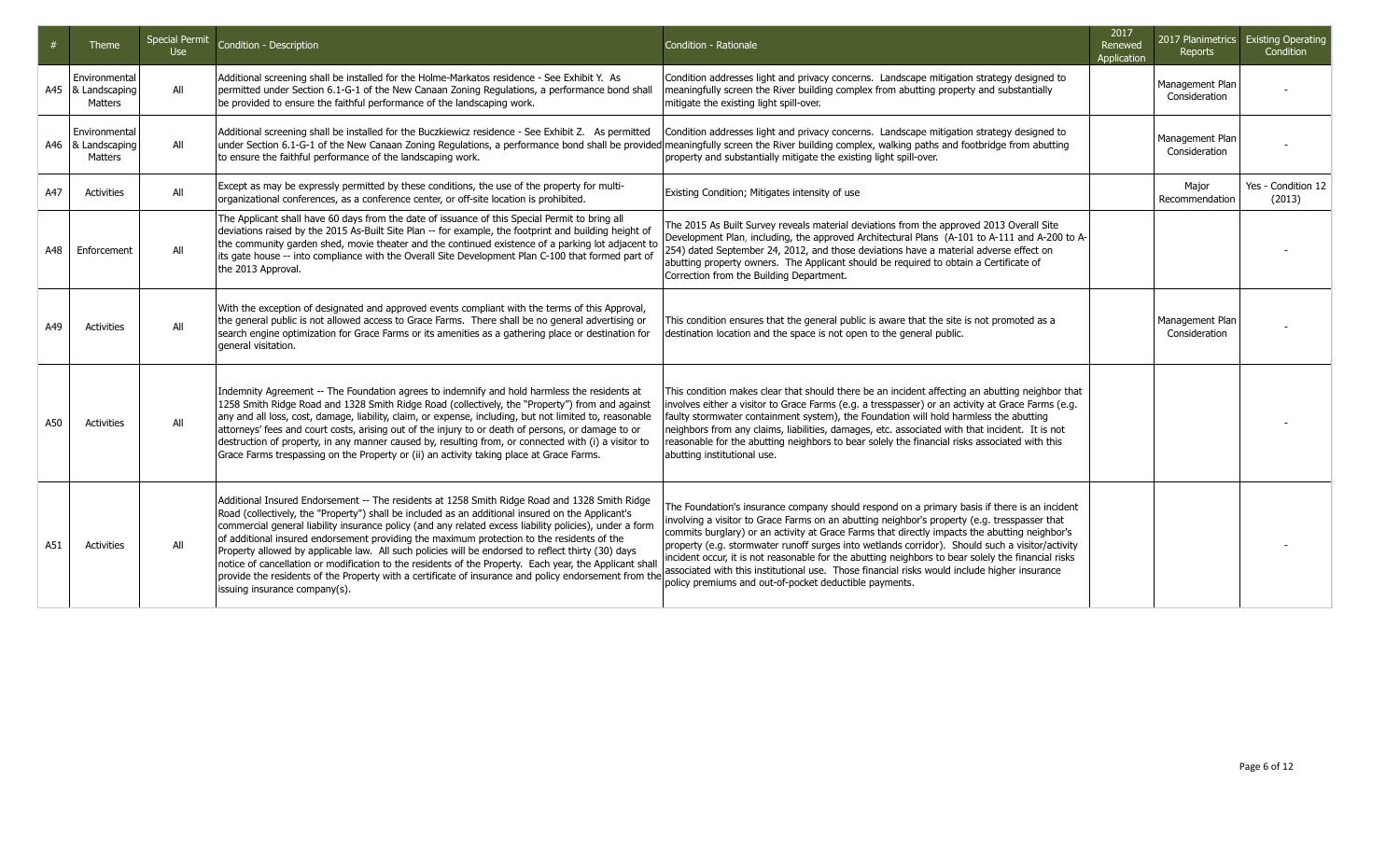# 1. Amended & Restated Grace Farms Operating Conditions:

-- Following Planimetrics' recommendation, the below conditions represent proposed amended & restated operating conditions for Grace Farms. These operating conditions are fully endorsed by the families owning property at 1 whom directly abut the Grace Farms development.

#### 2. Condition Theme:

- Each condition is labeled with a theme – "Reporting" for example – that describes the general nature and purpose of the condition.

Condition Application:

- Those conditions labeled "All" under the column "Special Permit Use" apply irrespective of the special permit principal use approved for Grace Farms - Those conditions labeled with a specific special permit principal use – "Religious Institution" for example – would apply only if that specific special permit principal use is approved for Grace Farms

|                | <b>Theme</b>      | <b>Special Permit</b><br><b>Use</b> | Condition - Description                                                                                                                                                                                                                                                                                                                                                                                                                                                                                                                                                                                                                                                                                                                                                                                                                     | Condition - Rationale                                                                                                                                                                                                                                                            | 2017<br>Renewed<br>Application                 | Reports                          | 2017 Planimetrics Existing Operating<br>Condition        |
|----------------|-------------------|-------------------------------------|---------------------------------------------------------------------------------------------------------------------------------------------------------------------------------------------------------------------------------------------------------------------------------------------------------------------------------------------------------------------------------------------------------------------------------------------------------------------------------------------------------------------------------------------------------------------------------------------------------------------------------------------------------------------------------------------------------------------------------------------------------------------------------------------------------------------------------------------|----------------------------------------------------------------------------------------------------------------------------------------------------------------------------------------------------------------------------------------------------------------------------------|------------------------------------------------|----------------------------------|----------------------------------------------------------|
| C1             | Scope             | Clubs and                           | The Community Center will maintain a membership list and will be capped at total of 200<br>memberships. All applicants will be reviewed and screened prior to acceptance as a member to the<br>Community Center. When accessing Grace Farms, all members, including any family members,<br>Organizations associated caregivers and/or guests, shall be require to register/check-in. The Applicant shall<br>provide the Commission with an annual certification with respect to the Community Center's<br>membership.                                                                                                                                                                                                                                                                                                                       | Grace Farms' parking lots have a capacity of 231 cars. With a staff of more thant 70 persons to<br>maintain the facility, approximately 160 parking spaces would available for Community Center<br>members at any given time. Addresses security concerns of abutting neighbors. | $\overline{\phantom{0}}$                       | Management Plan<br>Consideration |                                                          |
| C <sub>2</sub> | Activities        | Clubs and<br>Organizations          | Community Center programming activities at the site involving up to fifty (50) persons shall be<br>considered reqular events (each a "Reqular Community Event"), and shall require specific review<br>and advance written approval by the Zoning Inspector. There shall be no more than two<br>simultaneous Regular Community Events occurring at any one time at Grace Farms and each event<br>shall be deemed to occur for at least one hour before and after the scheduled times. Regular<br>Community Events may only take place between the hours of 10:00 A.M. and 6:00 P.M., and<br>attendees must register in advance for these programming activities.                                                                                                                                                                             | Mitigates intensity of use and mirrors the practice of established community centers in New<br>Canaan, such as the Library and YMCA.                                                                                                                                             | Similar<br>Concept<br>Proposed by<br>Applicant | Management Plan<br>Consideration |                                                          |
| C <sub>3</sub> | <b>Activities</b> | Clubs and<br>Organizations          | Community Center programming activities at the site involving more than fifty (50) persons shall be<br>considered special events (each a "Special Community Event"), and shall require specific review and<br>advance written approval by the Zoning Inspector. There shall be no more than four (4) Special<br>Community Events -- one per calendar quarter -- each calendar year at Grace Farms. Special<br>Community Events shall be open to members and their guests, shall take place between the hours<br>of 10:00 A.M. and 6:00 P.M., and shall not extend for more than two consecutive days. The<br>Applicant shall maintain a registry of all attendees of a Special Community Event, and make those<br>registration logs available for inspection by the Zoning Inspector and other law enforcement<br>authorities upon request. | This would be for tournaments or events with outside groups similar to programming activities<br>sponsored by the YMCA.                                                                                                                                                          | Similar<br>Concept<br>Proposed by<br>Applicant | Management Plan<br>Consideration |                                                          |
| C <sub>4</sub> | Activities        | Clubs and<br>Organizations          | The Community Center cannot lease, rent or allow access to the facility to any outside parties,<br>including for "for profits" and "non for profits"                                                                                                                                                                                                                                                                                                                                                                                                                                                                                                                                                                                                                                                                                        | The prohibition of "for profit" activities at the site is long standing.                                                                                                                                                                                                         | $\overline{\phantom{a}}$                       | Management Plan<br>Consideration | Yes - Condition 11<br>(2013); Conditions<br>3 & 5 (2007) |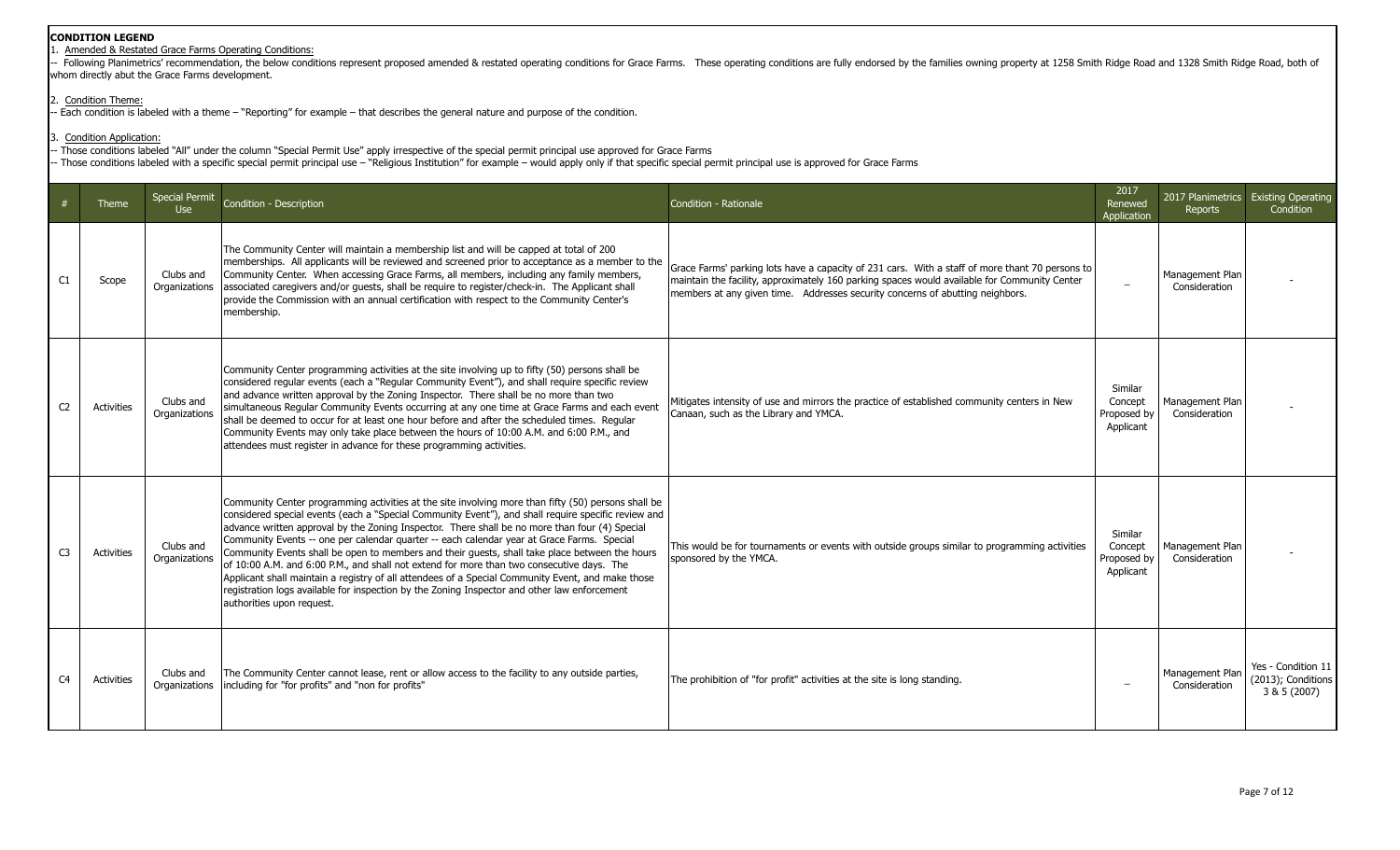| Theme     | Special Permit<br>Use      | Condition - Description                                                                                                                                                                                                                                                                                                                                                                                                                                                                                                                                                                                                                                                                                                                                                                                                                                        | Condition - Rationale                                                                                                                                                                          | 2017<br>Renewed<br>Application                 | Reports                 | 2017 Planimetrics Existing Operating<br>Condition |
|-----------|----------------------------|----------------------------------------------------------------------------------------------------------------------------------------------------------------------------------------------------------------------------------------------------------------------------------------------------------------------------------------------------------------------------------------------------------------------------------------------------------------------------------------------------------------------------------------------------------------------------------------------------------------------------------------------------------------------------------------------------------------------------------------------------------------------------------------------------------------------------------------------------------------|------------------------------------------------------------------------------------------------------------------------------------------------------------------------------------------------|------------------------------------------------|-------------------------|---------------------------------------------------|
| Reporting | Clubs and<br>Organizations | The Applicant will prepare and submit to the Special Zoning Inspector and the Commission (i) on or<br>before each January 1, April 1, July 1 and October 1, a calendar of all proposed events at Grace<br>Farms for the upcoming calendar quarter and such events shall require the prior written approval of<br>the Zoning Inspector before being scheduled, and (ii) an annual report within 30 days following the<br>end of each calendar year outlining (A) that year's Regular Small Group Community Events and<br>Special Community Events, (B) the average daily number of visitors to Grace Farms and whether<br>those visitors are members or invited quests, (C) any security incidents during that year, and (D) any<br>complaints registered and actions taken by the community liaison referenced in Condition A2 to<br>address those complaints. | The Applicant agreed to reporting requirements in its November 29th presentation. This<br>condition mirrors similar operating conditions in effect at the Glass House, Irwin Park and<br>YMCA. | Similar<br>Concept<br>Proposed by<br>Applicant | Maior<br>Recommendation |                                                   |
| Scope     | Clubs and                  | The ancillary use activities conducted by the Applicant shall not constitute activities governed by<br>Organizations   another special permit principal use under the Regulations (e.g. nursing home or hospital).                                                                                                                                                                                                                                                                                                                                                                                                                                                                                                                                                                                                                                             | Only 1 special permit principal use is permitted in the residence zones under New Canaan's<br>Zoning Regulations.                                                                              | -                                              |                         |                                                   |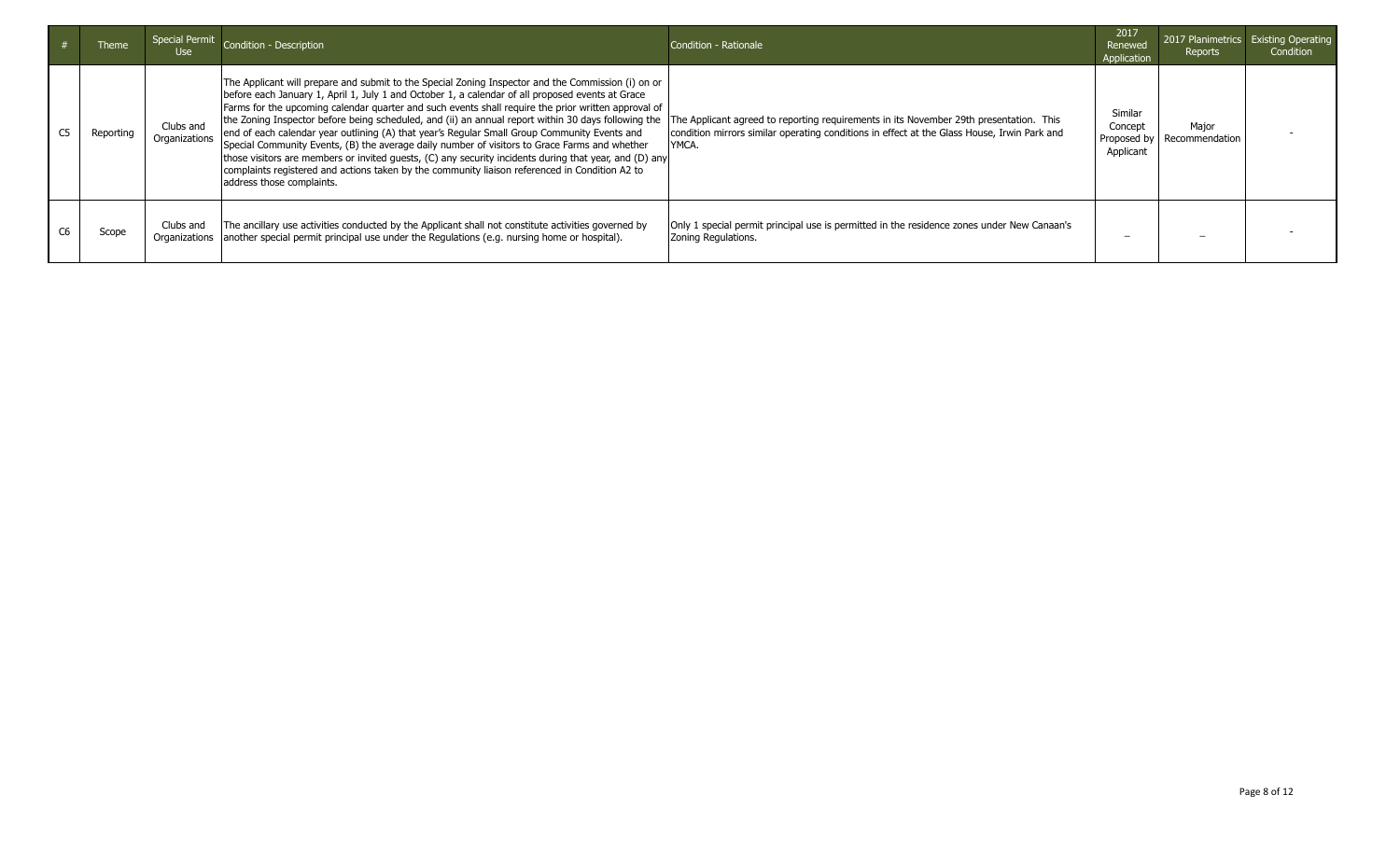# Amended & Restated Grace Farms Operating Conditions:

- Following Planimetrics' recommendation, the below conditions represent proposed amended & restated operating conditions for Grace Farms. These operating conditions are fully endorsed by the families owning property at 12 whom directly abut the Grace Farms development.

#### 2. Condition Theme:

Each condition is labeled with a theme - "Reporting" for example - that describes the general nature and purpose of the condition.

## . Condition Application:

- Those conditions labeled "All" under the column "Special Permit Use" apply irrespective of the special permit principal use approved for Grace Farms

- Those conditions labeled with a specific special permit principal use – "Religious Institution" for example – would apply only if that specific special permit principal use is approved for Grace Farms

|                | Theme             | <b>Special Permit</b><br><b>Use</b>              | Condition - Description                                                                                                                                                                                                                                                                                                                                                                                                                                                                                                                                                                                                                                                                                                                                                                                                                    | Condition - Rationale                                                                                                                                                                                                                                                                                                                                                                                                                                                                                                                                     | 2017<br>Renewed<br>Application                 | 2017 Planimetrics<br><b>Reports</b> | <b>Existing Operating</b><br>Condition |
|----------------|-------------------|--------------------------------------------------|--------------------------------------------------------------------------------------------------------------------------------------------------------------------------------------------------------------------------------------------------------------------------------------------------------------------------------------------------------------------------------------------------------------------------------------------------------------------------------------------------------------------------------------------------------------------------------------------------------------------------------------------------------------------------------------------------------------------------------------------------------------------------------------------------------------------------------------------|-----------------------------------------------------------------------------------------------------------------------------------------------------------------------------------------------------------------------------------------------------------------------------------------------------------------------------------------------------------------------------------------------------------------------------------------------------------------------------------------------------------------------------------------------------------|------------------------------------------------|-------------------------------------|----------------------------------------|
| <b>P1</b>      | <b>Activities</b> | Philanthropic or<br>Eleemosynary<br>Institutions | Programming activities at the site (other than Tours) involving up to fifty (50) persons shall be<br>considered special events (each a "Special Small Group Event"), and shall require specific review and<br>advance written approval by the Zoning Inspector. All Special Small Group Events shall be directly<br>related to the nature, arts, justice, community and/or faith initiatives of the Applicant. There shall<br>be no more than two simultaneous Special Small Group Events occurring at any one time at Grace<br>Farms and each event shall be deemed to occur for at least one hour before and after the scheduled<br>times. Special Small Group Events may only take place between the hours of 10:00 A.M. and 6:00<br>IP.M.                                                                                              | This condition would apply to all users of the facility, including space grantees, and cover all<br>small scale programming activities at the site. Serves to mitigate intensity of use and addresses<br>abutting neighbors' concerns re. security, safety, traffic, lighting and privacy. This condition<br>mirrors a similar operating condition in effect at the Glass House property and Irwin Park for the<br>benefit of abutting neighbors.                                                                                                         |                                                | Management Plan<br>Consideration    |                                        |
| P <sub>2</sub> | <b>Activities</b> | Eleemosynary<br>Institutions                     | Special events on the site involving between fifty one (51) and three hundred (300) persons shall be This condition would apply to all users of the facility, including space grantees, and cover all<br>considered "Special Large Group Events" and shall require prior written approval of the Zoning<br>Philanthropic or Inspector. A "Special Large Group Event" shall be directly related to the nature, arts, justice,<br>community and/or faith initiatives of the Applicant. A total of four (4) Special Large Group Events -<br>one (1) event per calendar quarter- are permitted each calendar year. Special Large Group Events<br>shall take place only Monday through Friday, and shall be limited in duration to one (1) day. Special<br>Large Group Events may only take place between the hours of 10:00 A.M. and 6:00 P.M. | large scale programming activities at the site. Events that would be covered would include<br>fundraisers, lectures, conferences, community dinners, movie screenings, dance recitals,<br>musical concerts, etc. Serves to mitigate intensity of use and addresses abutting neighbors'<br>concerns re. security, safety, traffic, lighting, noise and privacy. This condition mirrors a similar<br>operating condition in effect at the Glass House property and Irwin Park for the benefit of<br>abutting neighbors.                                     | Similar<br>Concept<br>Proposed by<br>Applicant | Management Plan<br>Consideration    |                                        |
| P <sub>3</sub> | <b>Activities</b> | Philanthropic or<br>Eleemosynary<br>Institutions | Special events on the site involving more than three hundred (300) persons shall be considered<br>'Special Programmatic Events" and shall require prior written approval of the Zoning Inspector. A<br>"Special Programmatic Event" shall be directly related to the nature, arts, justice, community and/or<br>faith initiatives of the Applicant. A total of two (2) Special Programmatic Events - one (1) event<br>every six (6) months – are permitted each calendar year. Special Programmatic Events shall take<br>place only Monday through Friday, and shall be limited in duration to two (2) days. Special<br>Programmatic Events may only take place between the hours of 10:00 A.M. and 6:00 P.M. No<br>Special Programmatic Event shall exceed 750 people.                                                                    | This condition would apply to all users of the facility, including space grantees. Events that<br>would be covered would include, fundraisers, lectures, conferences, community dinners, movie<br>screenings, dance recitals, musical concerts, etc. Serves to mitigate intensity of use and<br>addresses abutting neighbors' concerns re. security, safety, traffic, lighting, noise and privacy.<br>This condition mirrors a similar operating condition in effect at the Glass House property and<br>Irwin Park for the benefit of abutting neighbors. | Similar<br>Concept<br>Proposed by<br>Applicant | Management Plan<br>Consideration    |                                        |
| P <sub>4</sub> | <b>Activities</b> | Eleemosynary<br>Institutions                     | Philanthropic or Not more than once each calendar year, the Applicant may conduct a public fundraising event (the<br>"Fundraising Event") at Grace Farms, subject to coordination with the Zoning Inspector. The<br>Fundraising Event shall not exceed 750 people.                                                                                                                                                                                                                                                                                                                                                                                                                                                                                                                                                                         | Serves to mitigate intensity of use and addresses abutting neighbors' concerns re. security,<br>safety, traffic, lighting, noise and privacy. This condition mirrors a similar operating condition in<br>effect at the Glass House property and Irwin Park for the benefit of abutting neighbors. Aligns<br>with the practice of St. Mark's Episcopal Church and its annual May Fair.                                                                                                                                                                     | Similar<br>Concept<br>Proposed by<br>Applicant | Management Plan<br>Consideration    |                                        |
| P <sub>5</sub> | <b>Activities</b> | Philanthropic or<br>Eleemosynary<br>Institutions | Spaces Grants (Large and Small) will be capped at 15 approved space grantees annually. Only these<br>designated space grantees are allowed to use the facility for their activities & events in accordance<br>with the conditions of this Special Permit. Approved space grantees may utilize the facility for<br>lectures, meetings, fundraising and registered classes.                                                                                                                                                                                                                                                                                                                                                                                                                                                                  | Mitigates intensity of use; addresses neighbors' concerns re. noise, lighting, privacy and<br>security.                                                                                                                                                                                                                                                                                                                                                                                                                                                   |                                                | Management Plan<br>Consideration    |                                        |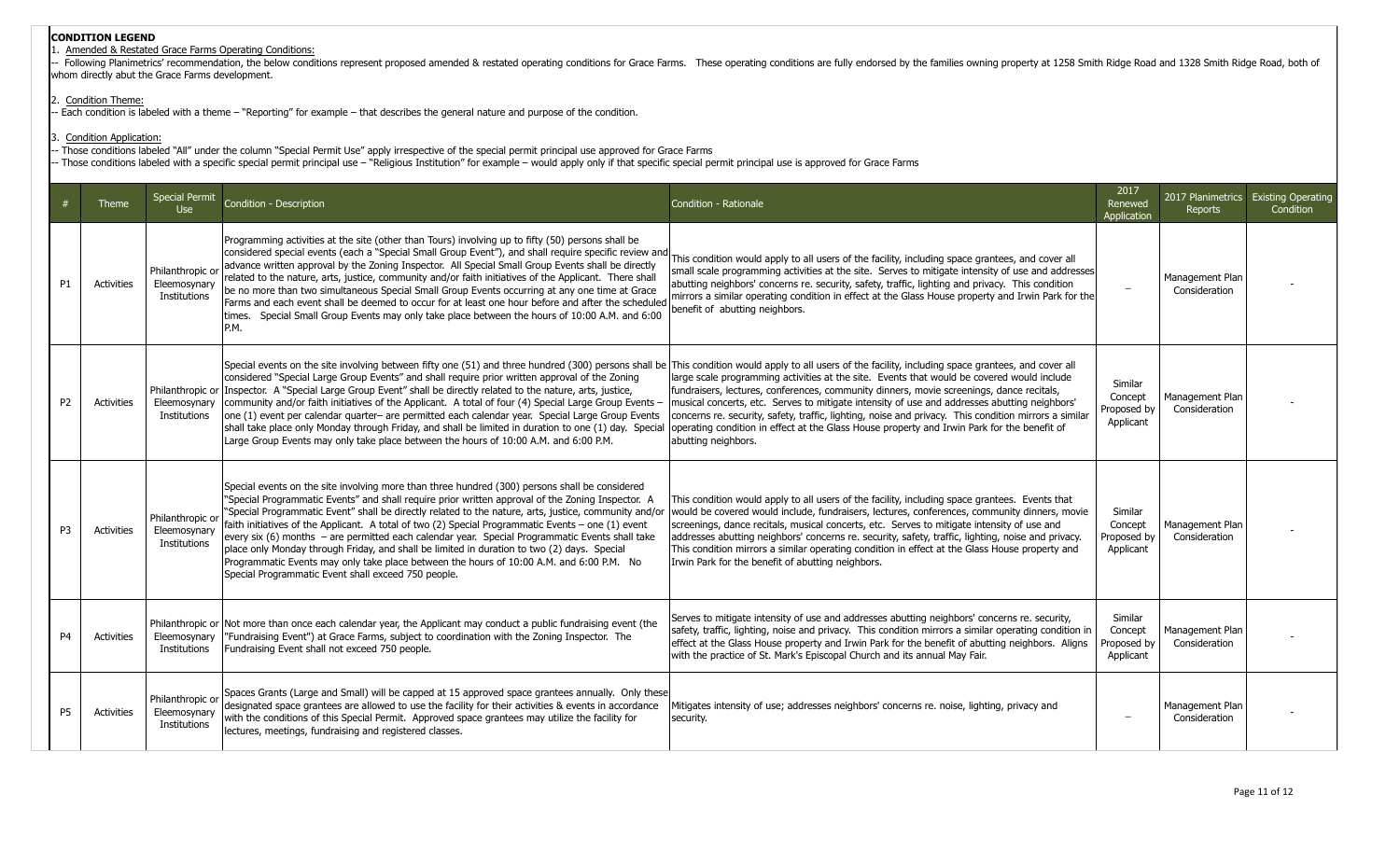|                | Theme             | <b>Use</b>                                       | Special Permit Condition - Description                                                                                                                                                                                                                                                                                                                                                                                                                                                                                                                                                                                                                                                                                                                                                                                                                                                                                                                                                                                                                                                                                                                                                                                                                                                                  | Condition - Rationale                                                                                             | 2017<br>Renewed<br>Application                 | Reports                          | 2017 Planimetrics Existing Operating<br>Condition |
|----------------|-------------------|--------------------------------------------------|---------------------------------------------------------------------------------------------------------------------------------------------------------------------------------------------------------------------------------------------------------------------------------------------------------------------------------------------------------------------------------------------------------------------------------------------------------------------------------------------------------------------------------------------------------------------------------------------------------------------------------------------------------------------------------------------------------------------------------------------------------------------------------------------------------------------------------------------------------------------------------------------------------------------------------------------------------------------------------------------------------------------------------------------------------------------------------------------------------------------------------------------------------------------------------------------------------------------------------------------------------------------------------------------------------|-------------------------------------------------------------------------------------------------------------------|------------------------------------------------|----------------------------------|---------------------------------------------------|
| P6             | <b>Activities</b> | Philanthropic or<br>Eleemosynary<br>Institutions | The property shall not be made available to any for profit organization or to any not-for-profit that is Mitigates intensity of use; addresses neighbors' concerns re. noise, lighting, privacy and<br>not one of the 15 annual approved space grantees.                                                                                                                                                                                                                                                                                                                                                                                                                                                                                                                                                                                                                                                                                                                                                                                                                                                                                                                                                                                                                                                | security. The prohibition of "for profit" activities at the site is long standing.                                |                                                | Management Plan<br>Consideration |                                                   |
| P7             | Reporting         | Eleemosynary<br>Institutions                     | The Applicant will prepare and submit to the Special Zoning Inspector and the Commission (i) on or<br>before each January 1, April 1, July 1 and October 1, a calendar of all proposed events at Grace<br>Farms for the upcoming calendar quarter and such events shall require the prior written approval of<br>the Special Zoning Inspector before being scheduled, and (ii) an annual report within 30 days<br>Philanthropic or following the end of each calendar year outlining (A) that year's Special Small Group Events, Special  The Applicant agreed to reporting requirements in its November 29th presentation. This<br>Large Group Events, Special Programmatic Events and Fundraising Event, (B) attendance figures for condition mirrors similar operating conditions in effect at the Glass House, Irwin Park and<br>the Tour Season, (C) the average daily number of visitors to Grace Farms and whether those visitors  YMCA.<br>are local residents or non-residents, and in the case of non-residents, the postal code of their<br>residence (or country of origin if a foreign visitor), (D) any security incidents during that year, and<br>$ E $ any complaints registered and actions taken by the community liaison referenced in Condition A2<br>to address those complaints. |                                                                                                                   | Similar<br>Concept<br>Proposed by<br>Applicant | Maior<br>Recommendation          |                                                   |
| P <sub>8</sub> | Scope             | Philanthropic or<br>Eleemosynary<br>Institutions | The ancillary use activities conducted by the Applicant shall not constitute activities governed by<br>another special permit principal use under the Regulations (e.g. nursing home or hospital).                                                                                                                                                                                                                                                                                                                                                                                                                                                                                                                                                                                                                                                                                                                                                                                                                                                                                                                                                                                                                                                                                                      | Only 1 special permit principal use is permitted in the residence zones under New Canaan's<br>Zoning Regulations. |                                                |                                  |                                                   |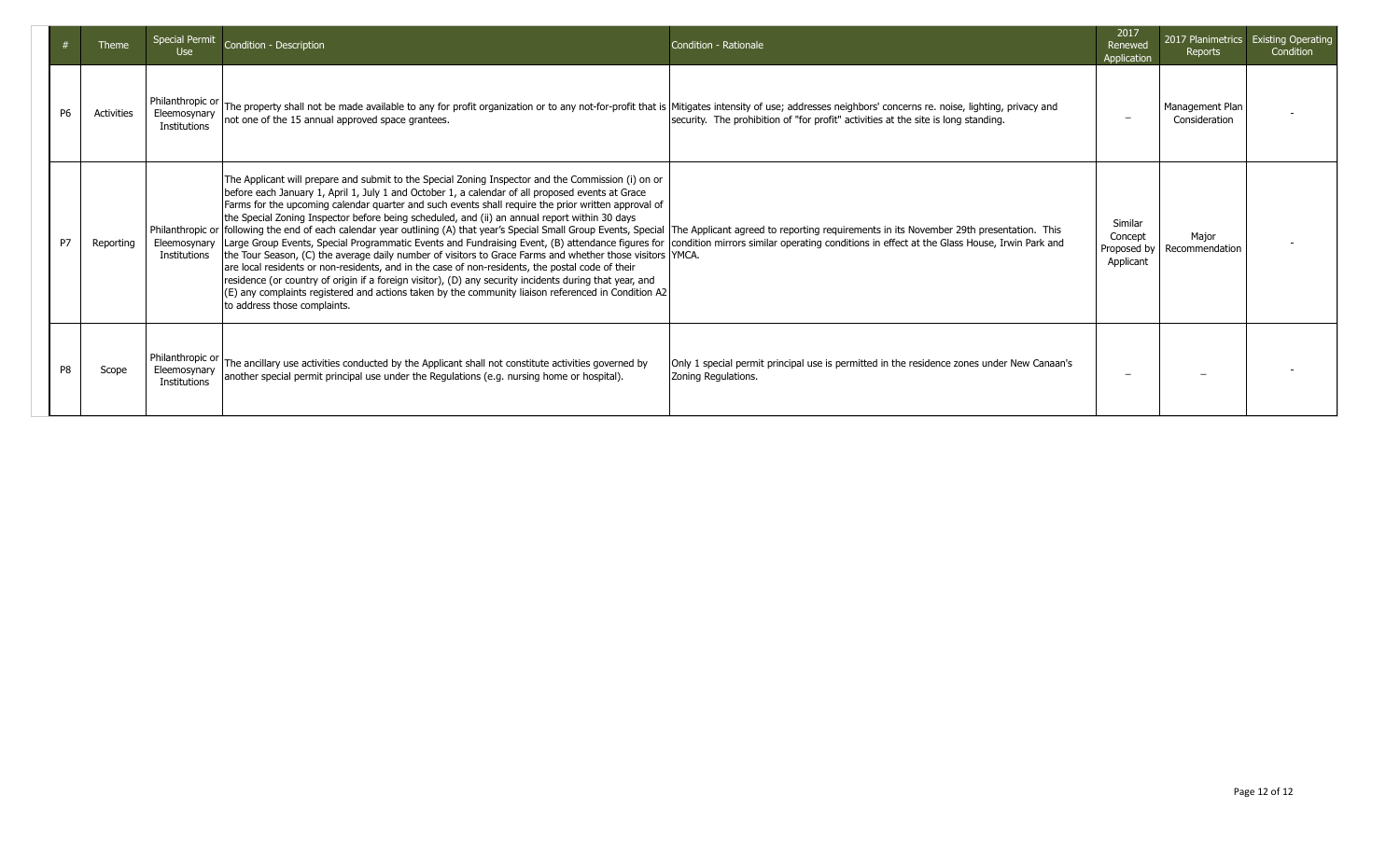# 1. Amended & Restated Grace Farms Operating Conditions:

-- Following Planimetrics' recommendation, the below conditions represent proposed amended & restated operating conditions for Grace Farms. These operating conditions are fully endorsed by the families owning property at 1 both of whom directly abut the Grace Farms development.

### 2. Condition Theme:

-- Each condition is labeled with a theme – "Reporting" for example – that describes the general nature and purpose of the condition.

3. Condition Application:

-- Those conditions labeled "All" under the column "Special Permit Use" apply irrespective of the special permit principal use approved for Grace Farms

-- Those conditions labeled with a specific special permit principal use – "Religious Institution" for example – would apply only if that specific special permit principal use is approved for Grace Farms

|                | Theme             | <b>Special Permit</b><br><b>Use</b> | Condition - Description                                                                                                                                                                                                                                                                                                                                                                                                                                                                                                                                                                                                                                                            | Condition - Rationale                                                                                                                                                                          | Application              | 2017 Renewed 2017 Planimetrics<br>Reports | <b>Existing Operating</b><br>Condition              |
|----------------|-------------------|-------------------------------------|------------------------------------------------------------------------------------------------------------------------------------------------------------------------------------------------------------------------------------------------------------------------------------------------------------------------------------------------------------------------------------------------------------------------------------------------------------------------------------------------------------------------------------------------------------------------------------------------------------------------------------------------------------------------------------|------------------------------------------------------------------------------------------------------------------------------------------------------------------------------------------------|--------------------------|-------------------------------------------|-----------------------------------------------------|
| R1             | Scope             | Religious<br>Institution            | While the Commission acknowledges that as part of its faith initiative Grace Community Church,<br>among other activities, pursues interfaith meetings and charitable initiatives, the issuance of space<br>grants to not-for-profit organizations or use of the property for multi-organizational conferences<br>and/or usage as a conference center is prohibited                                                                                                                                                                                                                                                                                                                 | Existing condition that mitigates intensity of use.                                                                                                                                            | $\overline{\phantom{0}}$ | Major<br>Recommendation                   | Yes - Condition 12<br>(2013)                        |
| R <sub>2</sub> | Activities        | Religious<br>Institution            | Worship services meant for the entire Grace Community Church congregation shall only occur within<br>the Sanctuary.                                                                                                                                                                                                                                                                                                                                                                                                                                                                                                                                                                | Existing condition that mitigates intensity of use.                                                                                                                                            |                          |                                           | Yes - Condition 7<br>(2013); Condition 12<br>(2008) |
| R <sub>3</sub> | Activities        | Religious<br>Institution            | Should Grace Community Church conduct multiple services in one day, it shall provide appropriate<br>time between services in order for parishioners from the first service to depart prior to parishioners<br>arriving for the second service.                                                                                                                                                                                                                                                                                                                                                                                                                                     | Existing condition that mitigates intensity of use.                                                                                                                                            |                          |                                           | Yes - Condition 8<br>(2013)                         |
| R4             | Activities        | Religious<br>Institution            | During Sunday services, major holiday worship services, or other large Grace Community Church<br>sponsored events, no other use of Grace Farms shall occur at the same time.                                                                                                                                                                                                                                                                                                                                                                                                                                                                                                       | Existing condition that mitigates intensity of use.                                                                                                                                            |                          | Management Plan<br>Consideration          | Yes - Condition 9<br>(2013)                         |
| R <sub>5</sub> | <b>Activities</b> | Religious<br>Institution            | The Applicant shall not rent, lease or allow any ancillary use of the facility or property that is not<br>sponsored and led by Grace Community Church and related to its religious ministries, as illustrated<br>in the "Sample of Activities at New Canaan Churches" document submitted to the Commission by<br>representatives of Grace Community Church in December 2012. Grace Community Church may<br>conduct religious education and/or a nursery (preschool) school at the facility.                                                                                                                                                                                        | Mitigates intensity of use. Grace Community Church made explicit<br>representations to the Commission during the 2012/2013 proceedings as to the<br>nature of its ancillary activities.        |                          | Management Plan<br>Consideration          |                                                     |
| R6             | Reporting         | Religious<br>Institution            | The Applicant shall require that Grace Community Church (i) publish on its website a calendar of all<br>proposed events at Grace Farms for the upcoming calendar month with the understanding that<br>individual events shall be published at least one week in advance of being scheduled for the benefit<br>of the Special Zoning Inspector, and (ii) issue an annual report within 30 days following the end of<br>each calendar year outlining (A) that year's ancillary religious activities sponsored and led by Grace<br>Community Church, (B) attendance figures for those ancillary religious activities, and (C) annual<br>membership figures of Grace Community Church. | The Applicant agreed to reporting requirements in its November 29th<br>presentation. This condition mirrors similar operating conditions in effect at the<br>Glass House, Irwin Park and YMCA. | $\overline{\phantom{0}}$ | Major<br>Recommendation                   |                                                     |